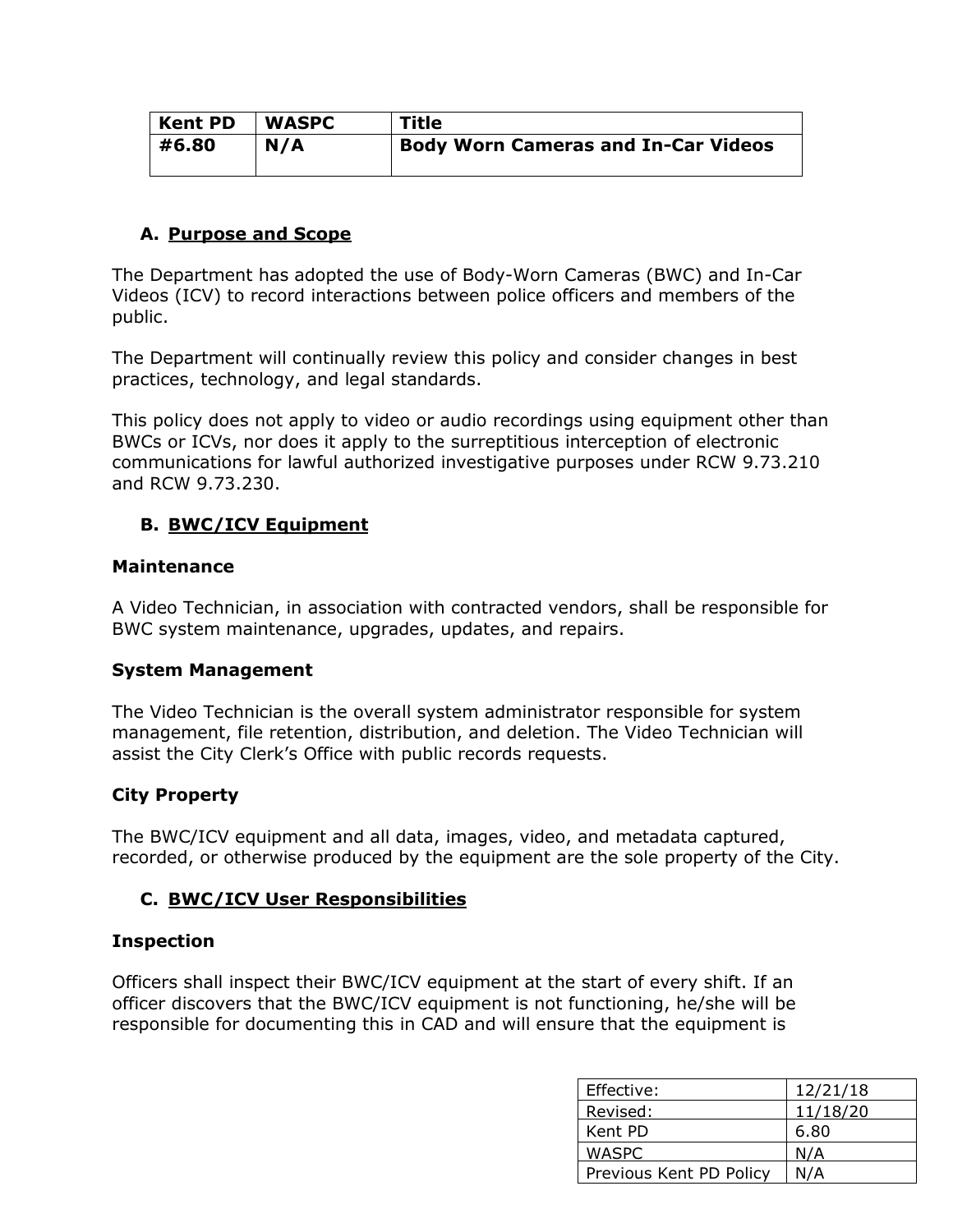| Kent PD | <b>WASPC</b> | Title                                      |
|---------|--------------|--------------------------------------------|
| #6.80   | N/A          | <b>Body Worn Cameras and In-Car Videos</b> |

turned over to the Video Technician for repair. Officers will obtain a spare BWC from their sergeant when their BWC is with the Video Technician.

## **Location of BWC**

The BWC shall be worn on the front torso in a fixed position.

## **Activation of BWC/ICV Upon Initial Involvement in Incident**

**BWC.** Subject to the exceptions contained in this policy (and as public and officer safety considerations permit), officers shall activate their BWC before civilian contact occurs for all calls for service, as well as for all enforcement and investigative contacts with civilians. If circumstances prevent activation at the start of an event, the officer will activate the BWC as soon as practicable. In addition, and unless otherwise prohibited by this policy, officers may, at their discretion, activate the BWC any time they determine it would be beneficial to capture an event or activity. Officers working in an off-duty assignment should only activate their BWC during enforcement and investigative contacts with civilians.

Officers working in a court security capacity should only activate their BWC during enforcement and investigative contacts with civilians. This applies to investigative contacts while outside of a court room or inside of a court room as determined by the event or activity.

Detectives shall activate their BWC during pre-planned investigative events including but not limited to, residential search warrants, serving an arrest warrant, or with the expectation of arresting a subject. The use of a BWC will be discretionary for interviews with suspects, persons of interest, witnesses, or victims during ongoing/evolving investigations. It is permissible under this policy for Detectives to exercise reasonable discretion to record or not record events in circumstances outlined in the discretionary recording section of this policy.

Detectives may activate their BWC any time they determine it would be beneficial to capture an event or activity. If a member of the Detective Unit work in a patrol capacity, they will be governed by the policy referencing officers.

**ICV.** As public and officer safety considerations permit, officers shall ensure that the ICV is activated when they respond to an incident, when civilians enter the rear seat of their vehicle, or when their emergency lights are activated; provided, in patrol vehicles, the ICV will automatically activate when vehicle emergency lights

| Effective:              | 12/21/18 |
|-------------------------|----------|
| Revised:                | 11/18/20 |
| Kent PD                 | 6.80     |
| <b>WASPC</b>            | N/A      |
| Previous Kent PD Policy | N/A      |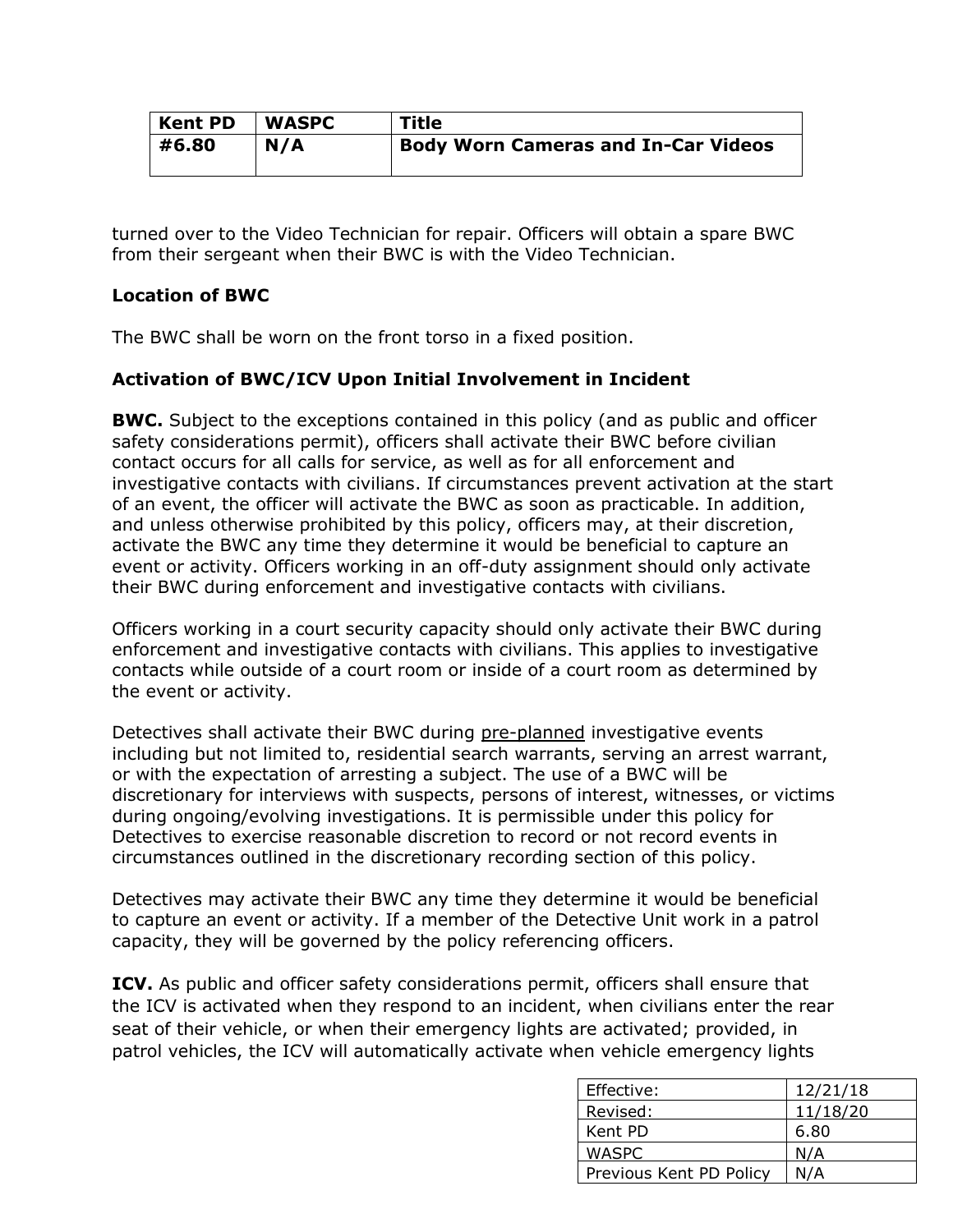| <b>Kent PD</b> | <b>WASPC</b> | <b>Title</b>                               |
|----------------|--------------|--------------------------------------------|
| #6.80          | N/A          | <b>Body Worn Cameras and In-Car Videos</b> |

are activated or the rifle rack is opened. For the purposes of this section, the term "civilians" does not include individuals on ride-alongs or personnel working on vehicles. If circumstances prevent activation at the start of an event, the officer will activate the ICV as soon as practical. In addition, and unless otherwise prohibited by this policy, officers may, at their discretion, activate the ICV anytime they determine it would be beneficial to capture an event or activity. When stopping a vehicle or making contact at the scene of a response, and as public and officer safety considerations permit, officers will make reasonable efforts to position the vehicle to obtain useful recordings and capture critical evidence.

# **Activation Amnesty**

No officer will be subject to discipline for failing to activate a camera for any reason for the first month or 16 shifts, whichever occurs later, after he or she is assigned to wear a BWC or drive a vehicle equipped with an ICV. Evidence of a failure to activate a BWC or ICV during the amnesty period shall not be used or considered for performance evaluations or discipline after this amnesty period. This amnesty period will apply again in the event an officer who previously was assigned to an assignment with a BWC or ICV, is reassigned to an assignment with a BWC or ICV after a period of six months or more in an assignment without a BWC or ICV. Officers assigned to assignments without a BWC or ICV who work extra shifts on assignments with a BWC or ICV will not be subject to discipline for an unintentional failure to activate the BWC or ICV.

# **Deactivation of BWC/ICV – Prohibitions and Exceptions to Recording**

Deactivation at Conclusion of Incident. Once activated, and subject to all exceptions set forth throughout this policy, the officer shall not purposely turn off the camera until the officer's involvement in the incident has concluded. The officer should cease recording when his or her part of the active investigation is completed, and there is little possibility that the officer will have further contact with any person involved in the event.

Temporary Deactivation of Audio Only. Audio recording contemporaneous with a BWC may be temporarily disabled, "muted", for conversations with other officers or persons not involved with the call. Muting the audio should only be used in rare circumstances and should not be a common occurrence. Pursuant to RCW 9.73.090(1)(c), audio recording contemporaneous with an ICV shall not be disabled when the ICV is activated.

| Effective:              | 12/21/18 |
|-------------------------|----------|
| Revised:                | 11/18/20 |
| Kent PD                 | 6.80     |
| WASPC                   | N/A      |
| Previous Kent PD Policy | N/A      |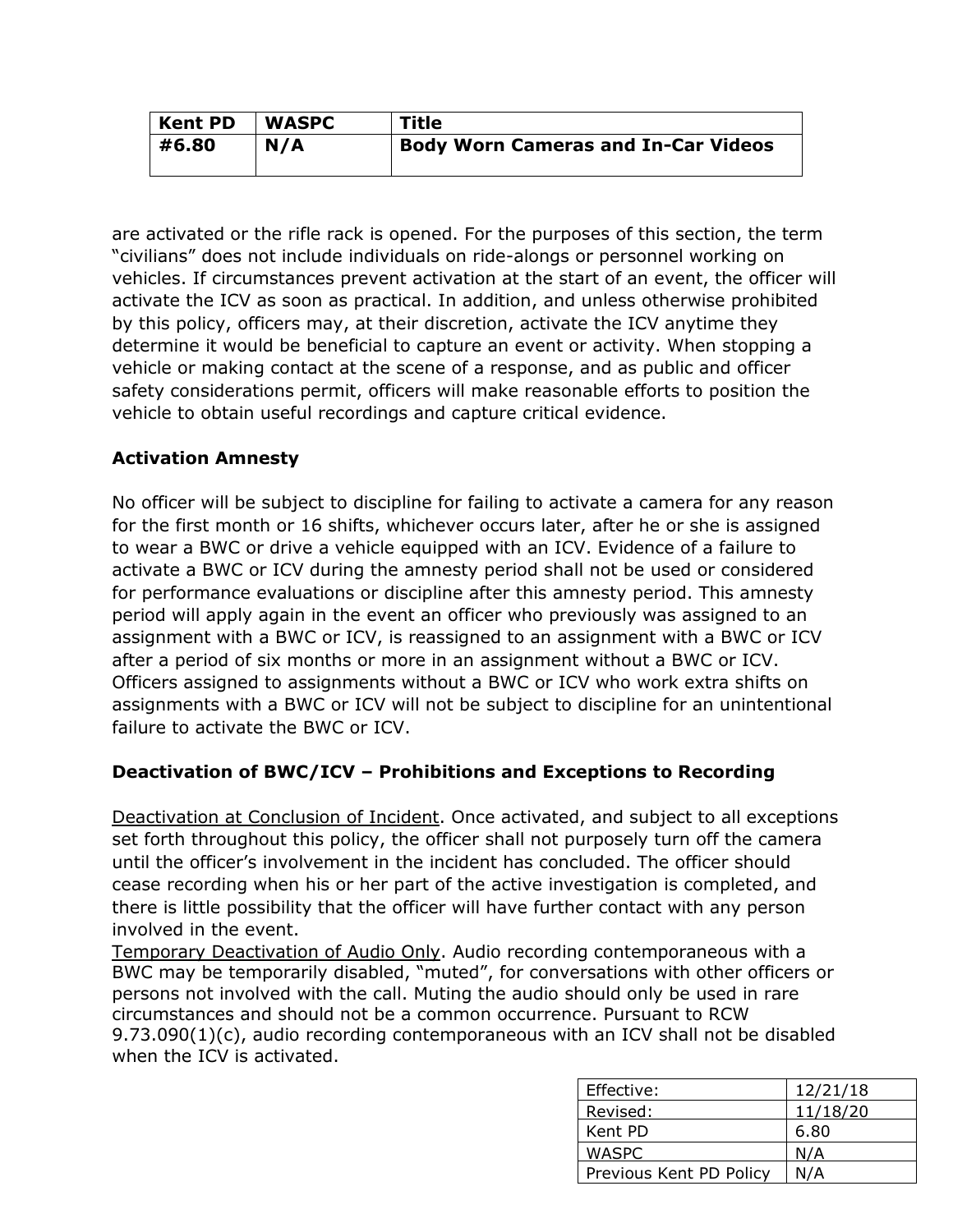| <b>Kent PD</b> | <b>WASPC</b> | <b>Title</b>                               |
|----------------|--------------|--------------------------------------------|
| #6.80          | N/A          | <b>Body Worn Cameras and In-Car Videos</b> |

## **Recording Prohibited**

Unless specifically authorized by the Chief of Police, the BWC/ICV shall not be used to record:

- 1. Anything not involved with official duties.
- 2. Communications with other police personnel while not on a call.
- 3. Communications with undercover officers or confidential informants.
- 4. When on break or otherwise engaged in personal activities.
- 5. While in a jail unless for a direct law enforcement purpose.
- 6. While in the interiors of medical, mental health, counseling, or therapeutic facilities unless investigating a crime in progress (e.g. recording of an investigation of a crime committed at the facility, the drawing of blood at a facility following a DUI, the taking of a statement from a suspect or witness while in a facility, etc., would be permitted).
- 7. While within the police station or substations, except when taking an in station report or placing a suspect into one of the temporary holding cells in the police station. If so, announce as you enter the station that you are recording. Turn off your recording after the suspect is placed and secured in the temporary holding cell. Activate your recording each time you have an interaction with the suspect in the cell until the suspect is released or transported to jail.

## **Discretionary Recording**

It is permissible under this Policy for officers to exercise reasonable discretion to record or not record events in the following circumstances:

- 1. When the officer is in a location where individuals have a reasonable expectation of privacy (such as a bathroom or locker-room) and the officer is not there to effect an arrest or serve a warrant.
- 2. When respect for an individual's privacy or dignity outweighs the need to record an event. Such circumstances may include (without limitation) natural death scenes, death notifications, child or sexual assault victim interviews, and cultural or religious objections to being recorded.
- 3. Sensitive communications such as matters of law enforcement intelligence or where the recording could hinder a criminal investigation.
- 4. When the officer has an articulable basis, based on the facts and circumstances of the particular situation, that recording would be unsafe.

| Effective:              | 12/21/18 |
|-------------------------|----------|
| Revised:                | 11/18/20 |
| Kent PD                 | 6.80     |
| WASPC                   | N/A      |
| Previous Kent PD Policy | N/A      |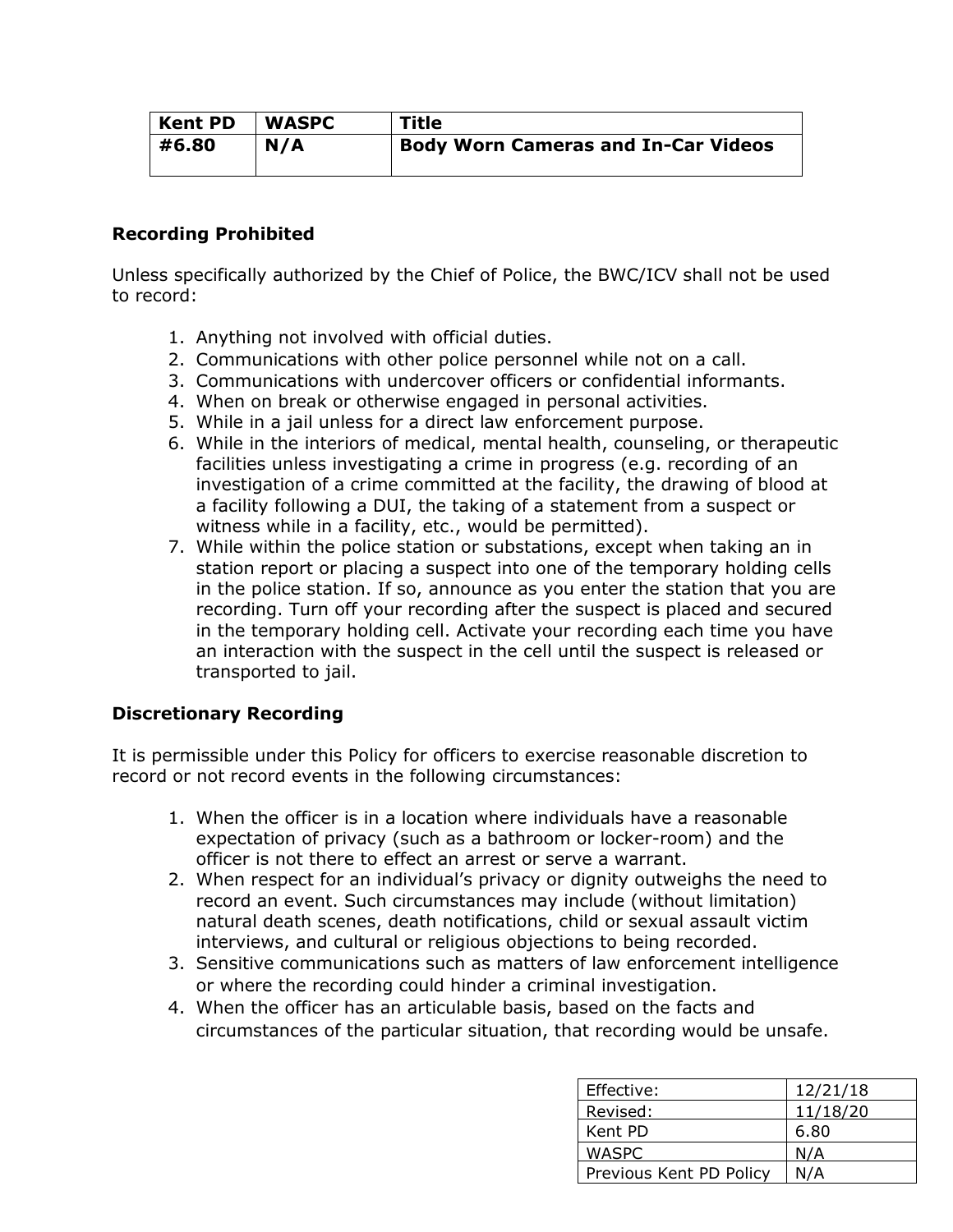| <b>Kent PD</b> | <b>WASPC</b> | <b>Title</b>                               |
|----------------|--------------|--------------------------------------------|
| #6.80          | N/A          | <b>Body Worn Cameras and In-Car Videos</b> |
|                |              |                                            |

## **Notification of Recording**

Notification at Initial Contact. Upon initial contact with civilians, during a call for service, or an enforcement/investigative contact, officers shall notify them, as soon as practicable, that they are being recorded. Whenever possible, this notification shall be recorded, and shall be repeated to any new arrivals during the contact when feasible.

Notification to Non-English Speakers. Officers will try to communicate to non-English speakers, those with limited English proficiency, deaf persons, or persons hard of hearing that they are being recorded.

Notification During Arrest. In accordance with RCW 9.73.090(1)(b), officers shall again notify persons placed under arrest they are being recorded and verbally give Miranda warnings on the recording.

Notification Exceptions. In accordance with RCW 9.73.090(1)(c), officers will not be required to inform the person being recorded if the person is being recorded under exigent circumstances.

Notification Not Satisfied. Contact situations are inherently fluid. For example, multiple persons may enter and leave the scene of the contact. This fluidity may pose a challenge to the satisfaction of the requirements of this subsection. The Department shall consider the fluidity of the contact, along with any other relevant factors, prior to determining whether a violation of this subsection has occurred.

## **Documentation of Recording in Police Reports**

When the BWC or ICV is activated, officers shall document in their case report that a BWC and/or an ICV recording was made. If an officer does not activate the BWC or ICV for any reason, mutes the audio recording associated with a BWC or ICV, or terminates the recording of the BWC or ICV for any reason, the officer shall document in his or her case report the circumstances and reason(s) why this occurred. If no case report is taken, an MI in the call to document the circumstances and reasons why is acceptable.

## **Downloading and Storage of BWC and ICV Recordings**

Officers shall download camera footage at least once per shift; provided, officers shall download camera footage as soon as practicable after a serious incident or when

| Effective:              | 12/21/18 |
|-------------------------|----------|
| Revised:                | 11/18/20 |
| Kent PD                 | 6.80     |
| WASPC                   | N/A      |
| Previous Kent PD Policy | N/A      |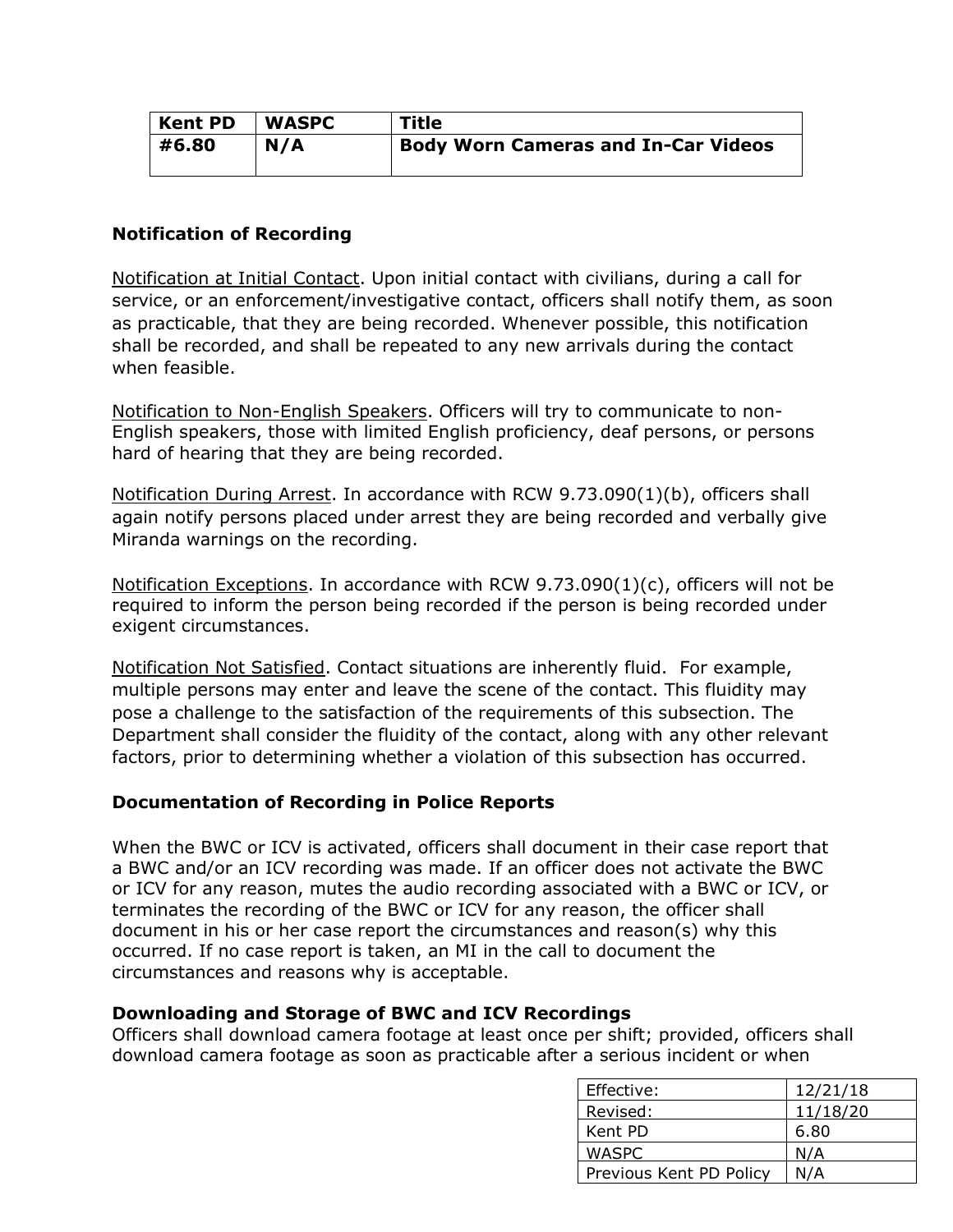| <b>Kent PD</b> | <b>WASPC</b> | Title                                      |
|----------------|--------------|--------------------------------------------|
| #6.80          | N/A          | <b>Body Worn Cameras and In-Car Videos</b> |

storage capacity is reaching its limit. Any time an officer records any portion of a contact that the officer reasonably believes constitutes evidence in a criminal case, the officer shall record the related case number and document the existence of the recording in the related case report. There may be circumstances where an officer is unable to download camera footage during his/her shift. In such cases, the officer will ensure the camera footage is downloaded at the beginning of their next regular or overtime shift, whichever occurs first; provided, video footage shall be downloaded prior to going on days off. The exception to downloading footage at a time other than at the end of a shift shall not apply to footage associated with a case that results in the booking of a suspect into jail, unless the inability of the officer to download the footage is beyond his/her control. Under certain circumstances, the Department may require video to be downloaded at times other than those specified herein or may cause the video to be downloaded by someone other than the officer to whom the camera was issued. Officers can volunteer to have an at home docking station where they can download their BWC.

## **Review of BWC/ICV Recordings**

Review Own Recordings and Those of Other Officers on Scene. Officers may view their own video recordings (and the recordings of other Officers on scene) in accordance with this policy and may request that other officers or law enforcement personnel from other state or federal agencies review video for law enforcement purposes. In addition, the officer's attorney, KPOA's Executive Board, and KPOA's attorney may view video recordings upon request.

Preparing Written Reports. When preparing written reports, officers may review, utilize, and reference their BWC/ICV recordings as a resource. Officers shall not use the fact that a recording was made as a reason to write a less detailed report.

Public Safety Statement. If an officer is involved in a shooting, or other serious use of force, an officer may be required to provide a public safety statement prior to having the opportunity to review BWC or ICV recordings.

Viewer Application Entry. Any officer viewing a video will manually make an entry in the viewer application at the beginning of the viewing session stating the purpose for viewing the video.

Review, Retention and Distribution Prohibited. Officers shall not review video for purposes not related to their job duties, and under no circumstances shall an officer retain or distribute a recording for a non-law enforcement purpose.

| Effective:              | 12/21/18 |
|-------------------------|----------|
| Revised:                | 11/18/20 |
| Kent PD                 | 6.80     |
| WASPC                   | N/A      |
| Previous Kent PD Policy | N/A      |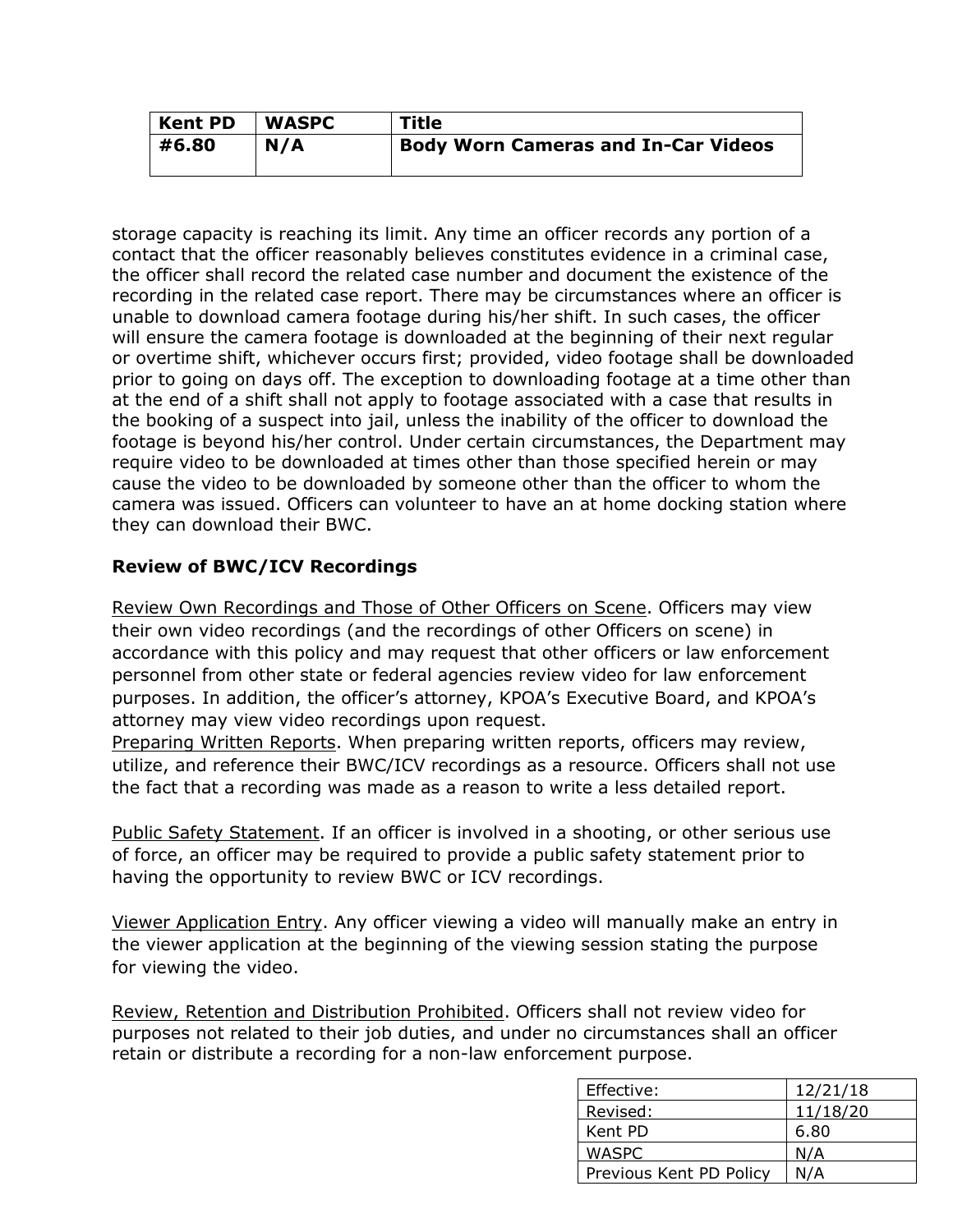| <b>Kent PD</b> | <b>WASPC</b> | <b>Title</b>                               |
|----------------|--------------|--------------------------------------------|
| #6.80          | N/A          | <b>Body Worn Cameras and In-Car Videos</b> |

Civilian Review Prohibited. Civilians shall not be allowed to review the recordings at the scene.

## **Notification to Supervisor**

Officers are encouraged to inform their supervisor if the BWC/ICV may have recorded an incident that they reasonably believe may:

- a. Result in a complaint.
- b. Be used for training.
- c. Anything else that is unusual or high profile.

## **Inadvertent/Accidental Recording**

An officer may inadvertently/accidently record themselves or others. These particular inadvertent/accidental recordings typically do not meet the statutory definition of a public record (as described in RCW 40.14.010) because they are not made "in connection with the transaction of public business" and as such may be deleted. The KPD Video Technician shall be responsible for the deletion of recordings that do not need to be retained pursuant to the procedure set forth below. The following procedure has been established for videos that should be deleted because they are inadvertent or accidental:

#### Notify Supervisor

The recording officer shall notify the on-duty patrol supervisor, via email, that:

- 1. An inadvertent/accidental recording was made; and
- 2. The recording date and time; and
- 3. A request that the recording be reviewed for deletion.

#### Supervisor Review

The on-duty patrol supervisor will review the recording and if he/she agrees that the video should be deleted shall direct the Video Technician to delete the subject footage. The presumption shall be that all inadvertent/accidental recordings shall be deleted.

| Effective:              | 12/21/18 |
|-------------------------|----------|
| Revised:                | 11/18/20 |
| Kent PD                 | 6.80     |
| <b>WASPC</b>            | N/A      |
| Previous Kent PD Policy | N/A      |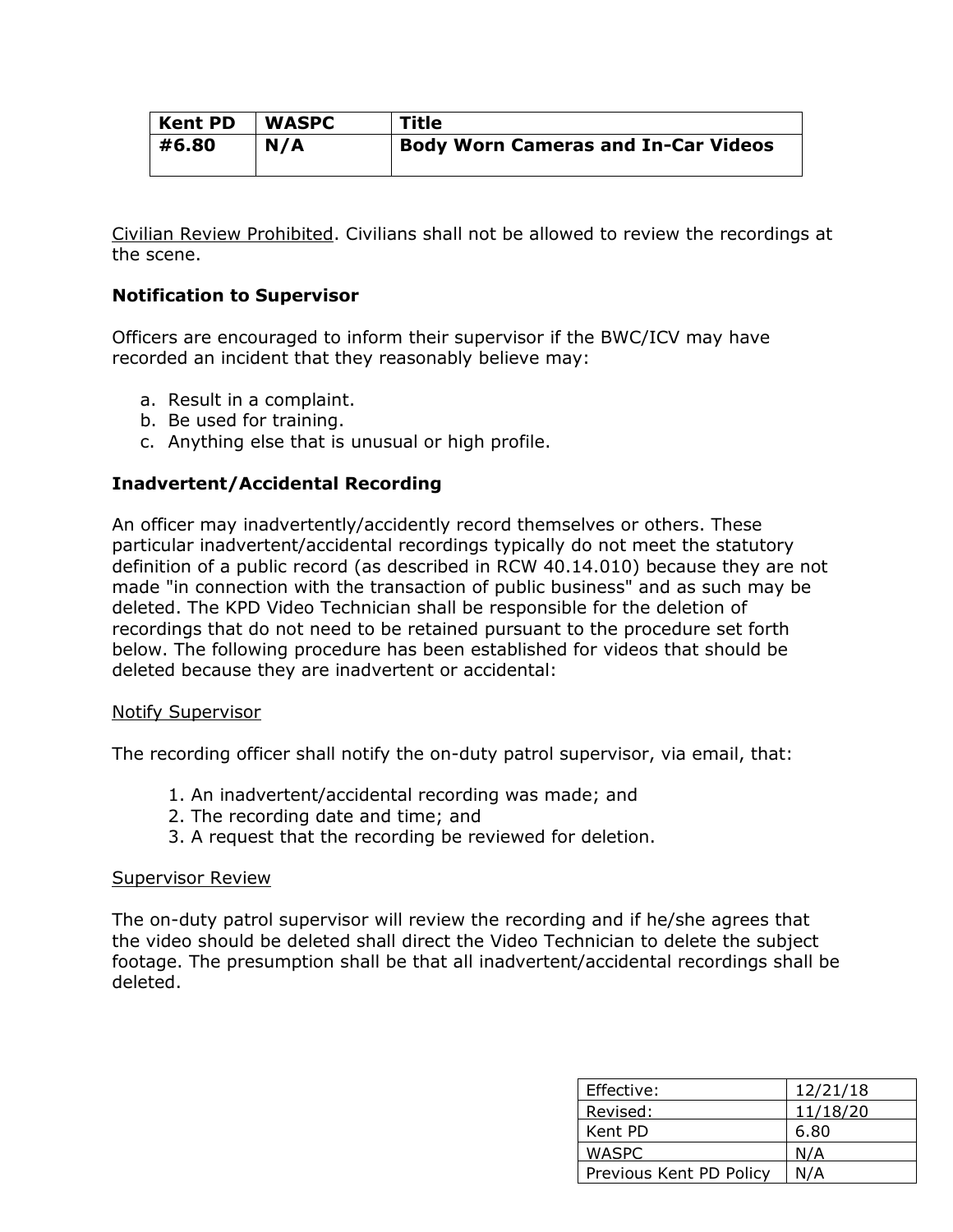| <b>Kent PD</b> | <b>WASPC</b> | <b>Title</b>                               |
|----------------|--------------|--------------------------------------------|
| #6.80          | N/A          | <b>Body Worn Cameras and In-Car Videos</b> |

### Deletion

As soon as possible, the Video Technician shall delete the video as directed by the on-duty patrol supervisor.

## **D. Department Responsibilities**

## **Officer Designation**

The Chief or his/her designee shall determine which commissioned officers will be required to use and operate the BWC and ICV in the performance of their official duties. Such designation shall not be arbitrary and the Department must treat all employees within a particular assignment the same in terms of whether they will be required to use and operate the BWC and/or the ICV.

## **Supervisor Responsibilities**

Supervisors will be responsible for ensuring that assigned officers use and maintain their BWC and ICV equipment in accordance with this policy. They will review all body camera video associated with a use of force report, a pursuit report, or prior to taking any citizen complaint. Supervisors shall only review video of their immediate subordinates or if they are reviewing a use of force report, K-9 application, a pursuit report, or taking a citizen complaint of another officer. While reviewing video for authorized reasons, supervisors might find minor misconduct take place. This misconduct could be obscene language, minor rudeness, or other conduct that is minor in nature. This misconduct should be reviewed with the officer in a verbal counseling session.

## **Immediate Possession of Video and Equipment**

If an officer is involved in a shooting or other serious use of force and/or is suspected of wrongdoing, the officer's supervisor should take physical custody of the BWC/ICV and will be responsible for downloading the data. The supervisor will take custody of the BWC/ICV outside of public view. When the officer uses deadly force, the investigating agency may supervise the downloading of the video.

## **Review of Video**

Review by Supervisors and Command Staff. Supervisors and Command Staff, or their designees, are authorized to conduct a narrowly tailored review of relevant

| Effective:              | 12/21/18 |
|-------------------------|----------|
| Revised:                | 11/18/20 |
| Kent PD                 | 6.80     |
| WASPC                   | N/A      |
| Previous Kent PD Policy | N/A      |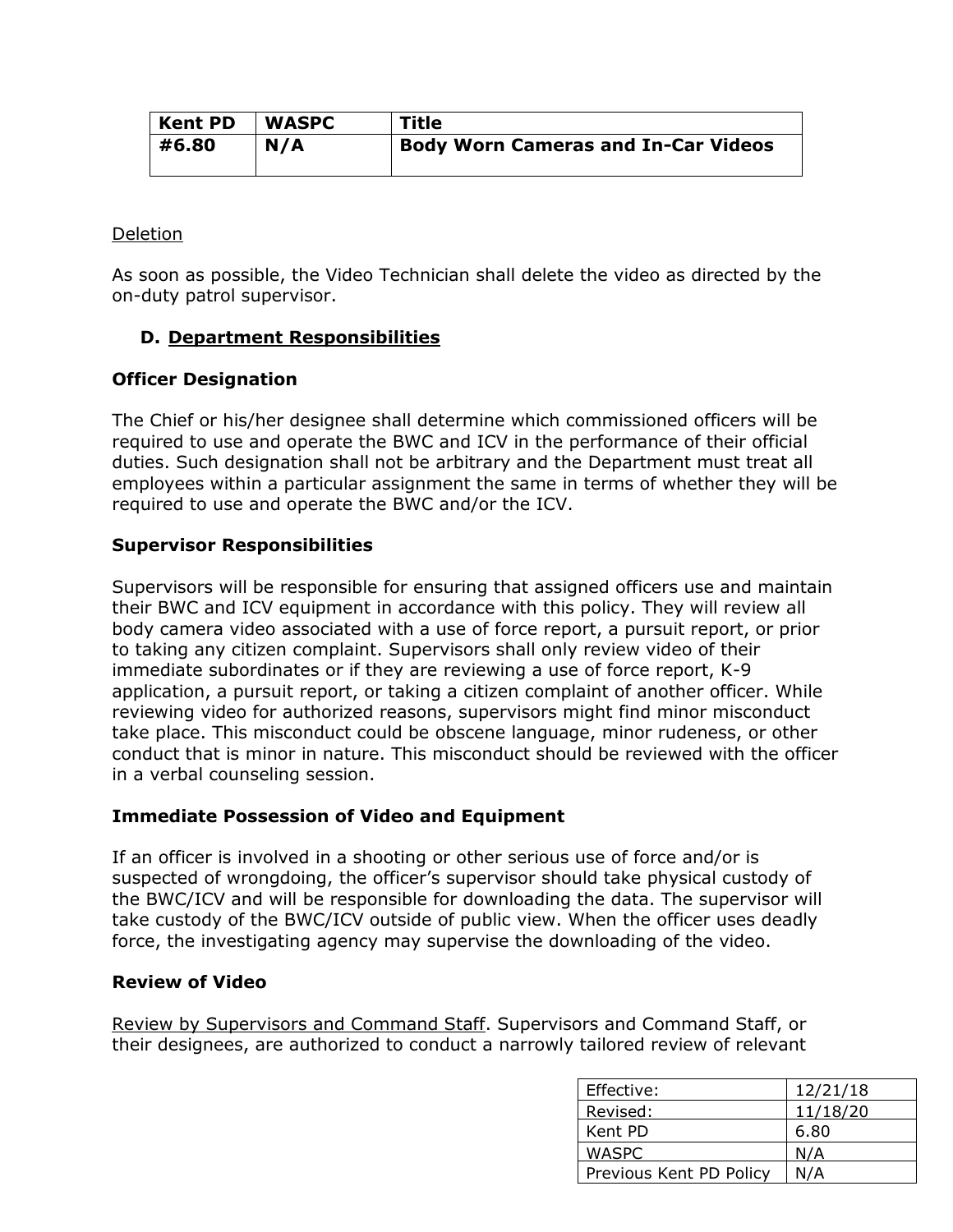| <b>Kent PD</b> | <b>WASPC</b> | <b>Title</b>                               |
|----------------|--------------|--------------------------------------------|
| #6.80          | N/A          | <b>Body Worn Cameras and In-Car Videos</b> |

recordings of their immediate chain of command, when they are investigating a complaint of alleged misconduct; when reviewing a report of meritorious conduct; as a part of a follow-up to corrective action, counseling, or during the period of a performance improvement or action plan; for the purposes of training; for the purposes of determining whether to approve the filing of charges; for the purposes of reviewing applications of force, the use of a canine, pursuits, or other instances in which reporting is mandatory. Video may also be reviewed for the purposes of conducting a deadly force review, a traffic accident, for the purposes of defending or prosecuting civil or criminal litigation, or for the purposes of a coroner's inquest.

Other Relevant Recordings. Detectives, to include Persons, Property and SIU, in the Investigations Division are approved to review all relevant recordings for legitimate investigation purposes and in cases that they are assigned to work on. Other officers who are participating in an official investigation such as an administrative investigation or criminal investigation may be authorized to view other officers' relevant recordings upon approval of a command level officer. Any misconduct, found in these relevant recordings, will be reported to the reviewing officer's chain of command. If the officer involved with the misconduct is in another division, the commander will contact his/her counterpart in the other division.

Random Review Prohibited. BWC/ICV recordings will not be randomly reviewed for any reason.

Random Review for Discipline Prohibited. The purpose of this policy *is not* disciplinary in nature. The Department shall not randomly search through BWC/ICV recordings to discover reasons to impose discipline against officers.

All Evidence to be Considered. The Department further acknowledges that video recordings provide only a two-dimensional perspective (with limited vantage points) of an incident. Consequently, the Department will never rely solely upon the review of video recordings as the basis for discipline against an officer. Instead, the Department shall review and consider other available evidence (such as witness statements, officer interviews, forensic analysis, documentary evidence, etc.) prior to imposing discipline against an officer.

## **Video Storage, Retention and Disclosure**

Video Retention. BWC/ICV recordings should be stored, retained, released, and deleted in accordance with state records retention and public records disclosure

| Effective:              | 12/21/18 |
|-------------------------|----------|
| Revised:                | 11/18/20 |
| Kent PD                 | 6.80     |
| WASPC                   | N/A      |
| Previous Kent PD Policy | N/A      |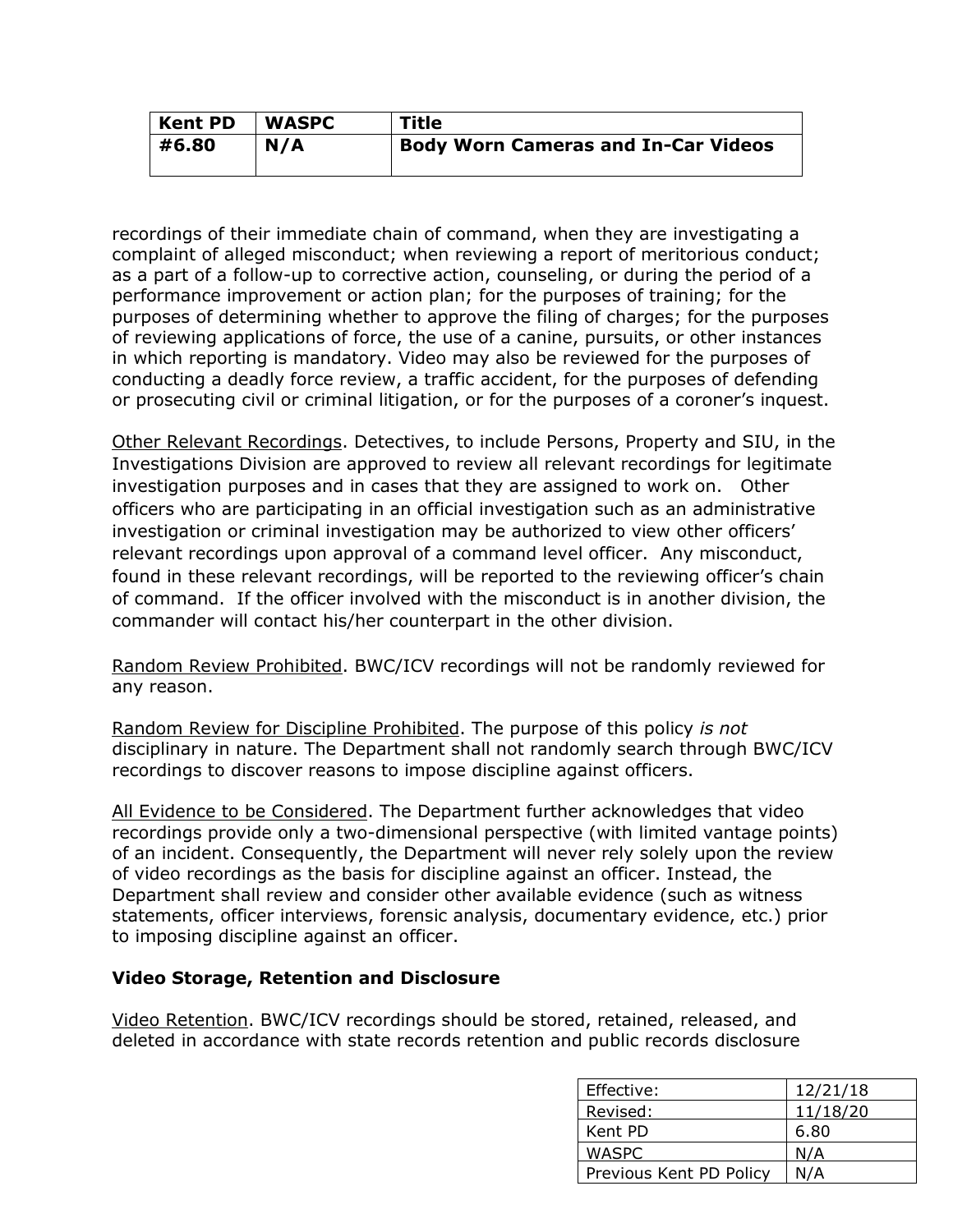| <b>Kent PD</b> | <b>WASPC</b> | <b>Title</b>                               |
|----------------|--------------|--------------------------------------------|
| #6.80          | N/A          | <b>Body Worn Cameras and In-Car Videos</b> |
|                |              |                                            |

laws. Recordings shall be retained for a period consistent with the requirements outlined by state law, or KPD's own records retention schedule if more stringent, but in no event for a period less than 60 days. All videos recorded during training will be retained for seven days.

Public Disclosure Request. Members of the public who wish to view video shall be required to submit a public disclosure request, or in the event of litigation, seek the video in discovery. KPD will only release video to the public in accordance with Washington's Public Records Act or pursuant to lawful process.

Review Prior to Public Disclosure. All recordings requested by the public shall first be reviewed prior to public release. Recordings that unreasonably violate a person's privacy or sense of dignity should not be publicly released unless disclosure is required by law or order of the court, and only after appropriate and legally permitted redactions, are made to preserve the involved person's right to privacy.

Prosecutor's Office and City Disclosure. Recordings shall be released and available to the City of Kent prosecutors and King County Prosecutor's Office for the purposes of reviewing or prosecuting criminal cases or traffic or civil infractions. Recordings shall also be released and available to the City to review or prosecute code enforcement matters or licensing violations, and to defend the City or its employees in litigation. Recordings shall also be released and available to other criminal justice agencies as that term is defined in RCW 10.97.020.

Officer Involved Shooting. It is the department's intent to release video related to an officer involved shooting within 48 hours after receiving a PRR. The Chief reserves the right to delay the release depending on investigative need or will release at his/her discretion for the best interests of the parties involved or the City; provided, the City shall comply with the Public Records Act.

## **GPS Associated with BWC/ICV**

In the event GPS or other location capabilities (hereinafter "GPS") are available with the BWC or ICV, the GPS will not be monitored with the primary purpose being to impose discipline. Instead, if an employee is suspected of engaging in possible misconduct, the GPS data may be consulted as evidence in any resulting investigation. The Department shall not review such GPS data prior to the commencement of an investigation. In addition, no discipline will be imposed except in accordance with City policy and any applicable collective bargaining agreement.

| Effective:              | 12/21/18 |
|-------------------------|----------|
| Revised:                | 11/18/20 |
| Kent PD                 | 6.80     |
| WASPC                   | N/A      |
| Previous Kent PD Policy | N/A      |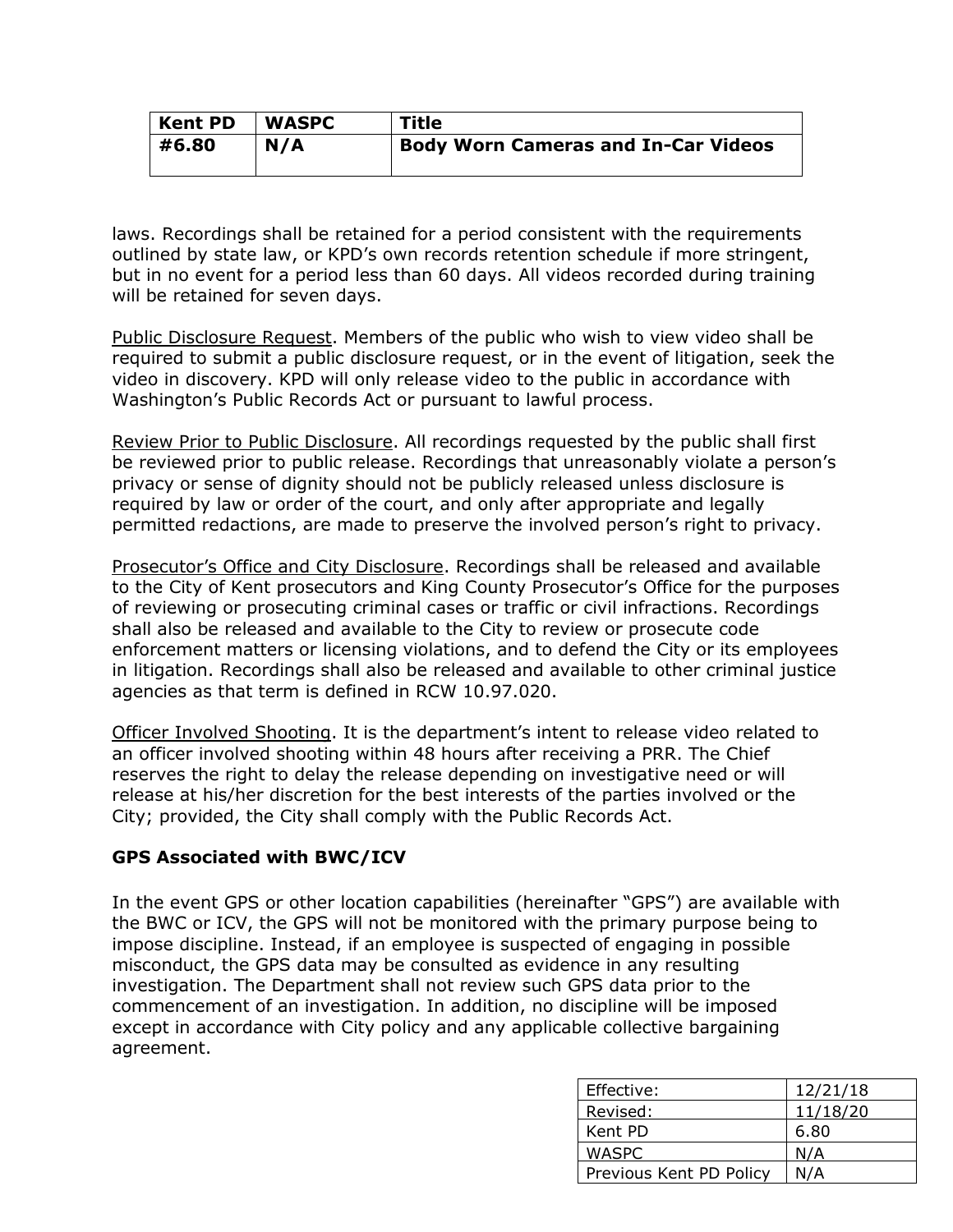| Kent PD | <b>WASPC</b> | <b>Title</b>                               |
|---------|--------------|--------------------------------------------|
| #6.80   | N/A          | <b>Body Worn Cameras and In-Car Videos</b> |
|         |              |                                            |

# **E. BWC/ICV Training**

## **Initial Training**

Prior to wearing and operating a BWC or operating a vehicle with an ICV, officers are required to successfully complete Department training on the proper use of the equipment and procedures for uploading recorded video. This training will include:

- a. Department policy on BWCs and ICVs.
- b. System preparation and operation.
- c. Procedures for operating equipment
- d. Placement of the BWC.
- e. Procedures for downloading and tagging recorded data.
- f. Procedures for preparing and presenting digital evidence for court.
- g. Scenario based exercises that replicate situations that officers may encounter.

#### **Refresher Training**

Officers shall attend refresher training on the BWC and ICV as directed by the department.

## **F. Violations of Policy**

#### **Discipline**

Only violations of sections C or D may result in discipline. Furthermore, an employee may only be subject to discipline for violating a provision of section C or D if:

Intent to Violate. There is reasonable evidence an employee's violation of a provision of section C or D was willfully intended to circumvent the purpose of the particular provision; or

Repeat Violations. There is reasonable evidence the employee has repeatedly committed violations of provisions of sections C or D.

## **Counseling**

Notwithstanding the fact an employee may not be subject to discipline for a

| Effective:              | 12/21/18 |
|-------------------------|----------|
| Revised:                | 11/18/20 |
| Kent PD                 | 6.80     |
| <b>WASPC</b>            | N/A      |
| Previous Kent PD Policy | N/A      |